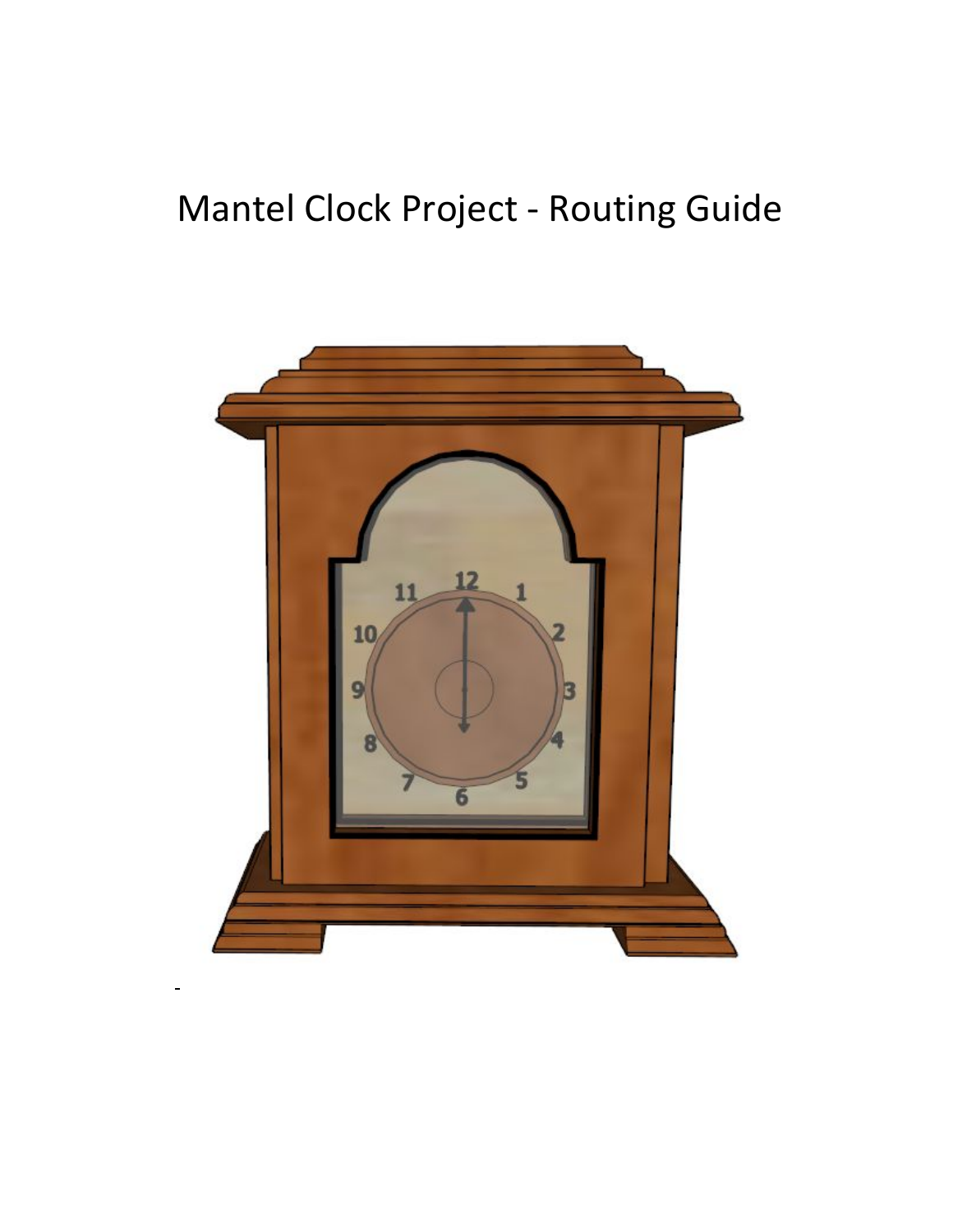## Routing Layout: Top Bottom + Sides

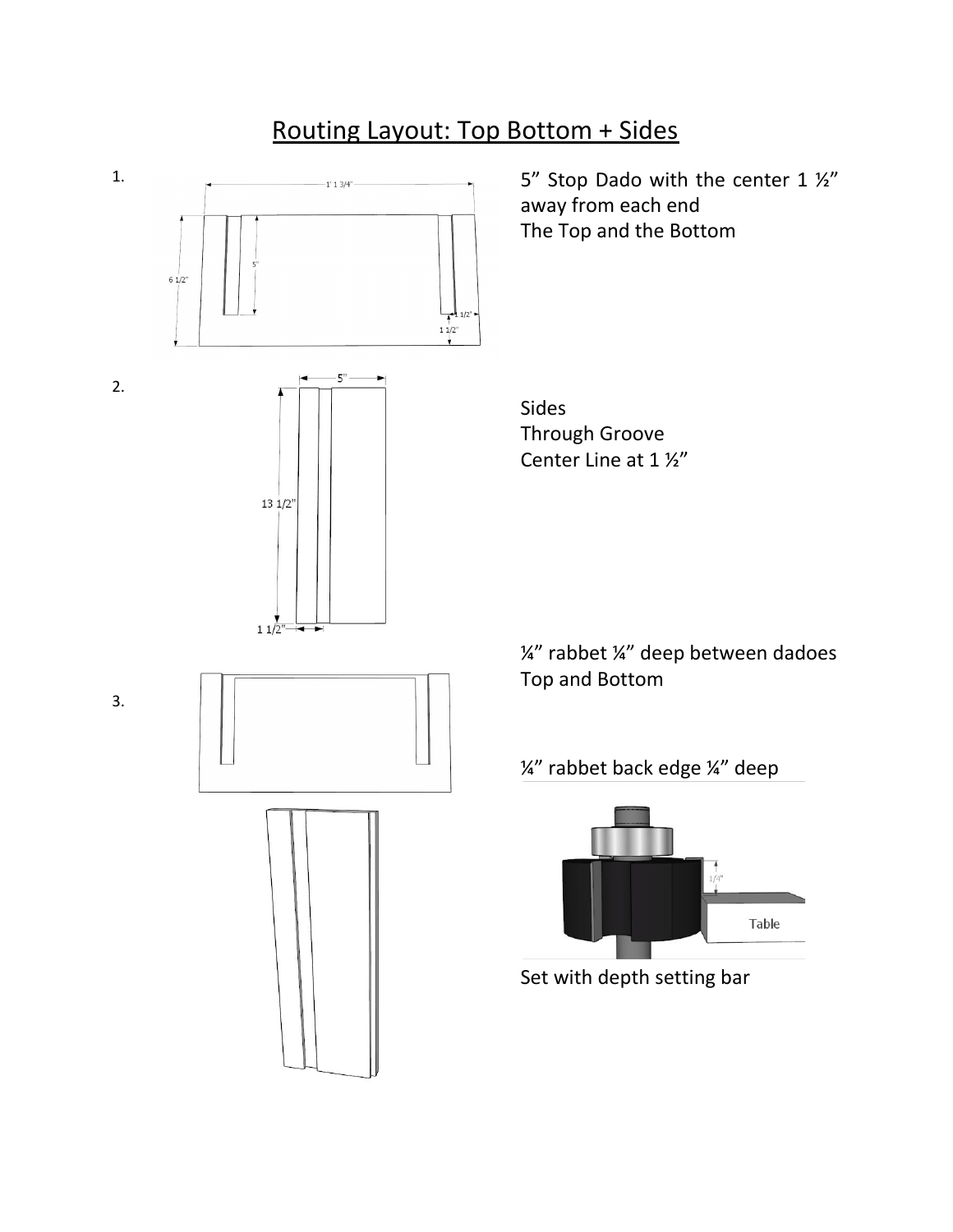## Routing Top, Back and Sub-tops



Table of Router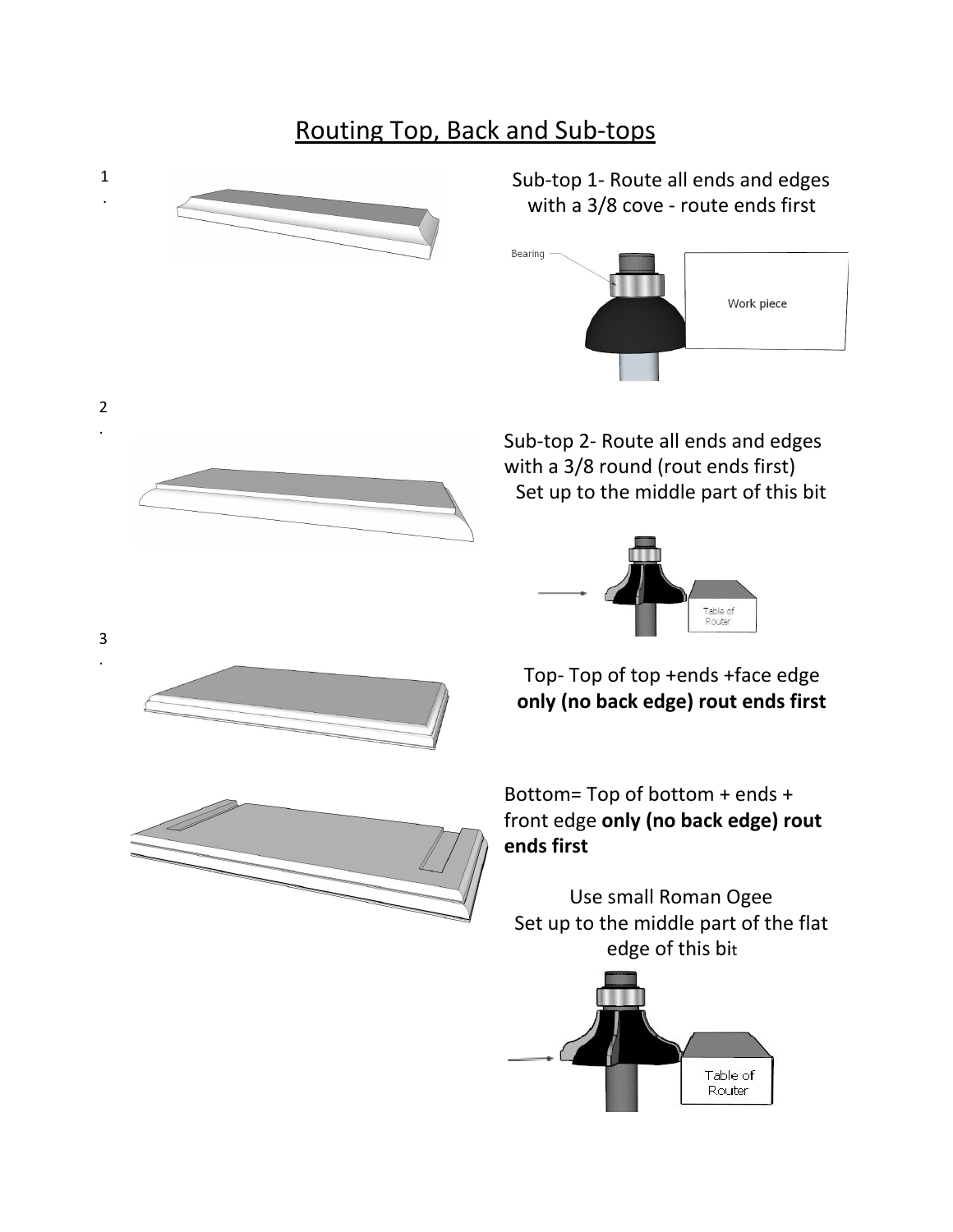#### Dial Face Routing





Front Side Route the Inside with a Small Roman Ogee bit 1/8" below the table



Back Side Route the inside with a ¼" rabbet bit 1/8" above the table using the depth setting gauge





1.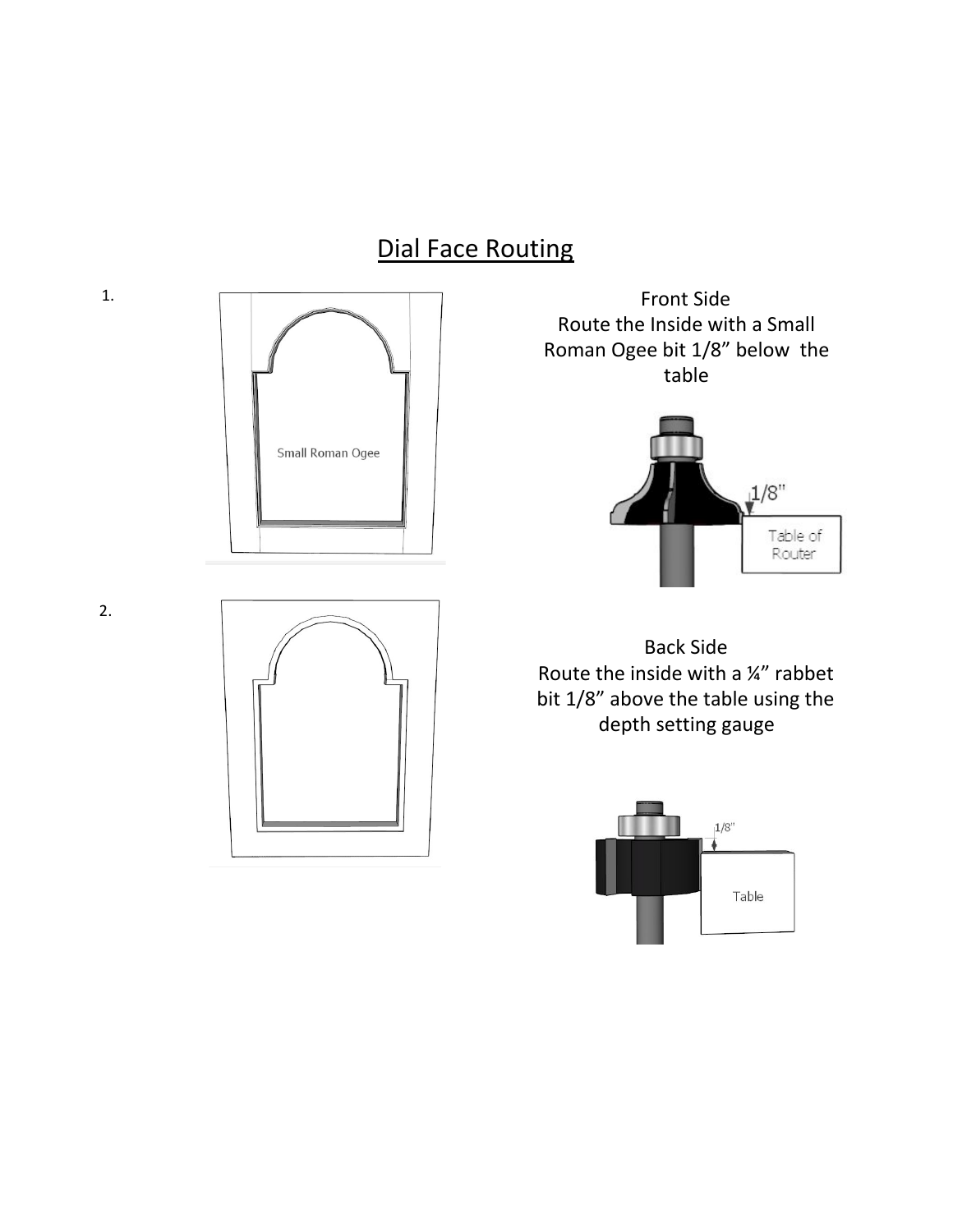#### **Door Routing**



Front Side Route the Inside with a Small Roman Ogee



1/4" Round Over outside edges set Bit just below the table to clear flat edge (not pictured)



Back Side Route the inside with a ¼" rabbet bit 1/8" off the table using the depth setting gauge 3/8" Rabbet 3/8" deep on sides only **NOT on top and bottom**





1.

2.